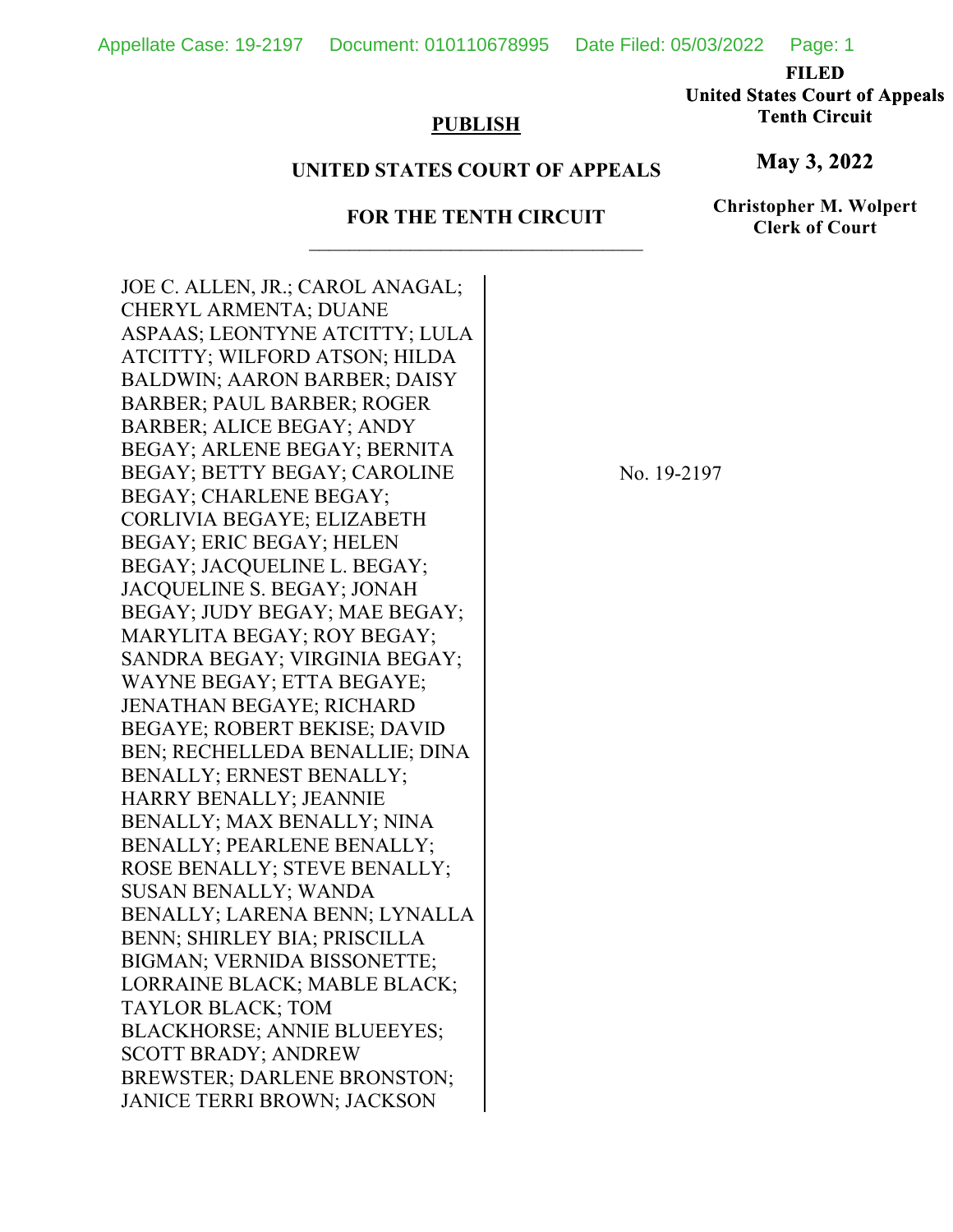BUNNY, JR.; ALBERT BYLILLY; HARRISON CATTLEMAN, JR.; SAMMY CHARLEY; WILMA CHARLEY; DARRELL CLAH; BENJAMIN CLARK; MARY CLARK; TONI CLAW; LAHOMA CLY; STELLA CLY; DORIS COOLIDGE; JIMMIE COOLIDGE; WILBERT COWBOY, JR.; ALFRED CURLEY; DON CURLEY, JR.; MELVIN CURLEY; MARTHA CURTIS; RACHEL DEE; DAVIDSON DEVORE; LUCY DICK; MARLENE DOBEY; ELTON DODGE; SUSIE DODGE; TOMMY DRAPER; BESSIE DUNCAN; CECIL DUNCAN; THURSTON EDDIE; HERMAN ENOAH; MARY ENOAH; VERNESE ESPLAIN; ALLEN E. ETSITTY; BERTHA A. ETSITTY; HURON ETSITTY; RENA FASTHORSE; JANICE FRANK; SARAH FRANK; GENE FRED; KEE DAN; LOREN GARNANEZ; SHALINA GRANDSON; JAMES GRANT; CRYSTAL GREY; REYVETTE GREY; SHAWNA HAMM; JULIE HARRISON; MARGARET HARRISON; HUBERT HARWOOD; EMERSON HATATHLEY; LORETTA HATATHLEY; ANITA HAYES; PERRY HAYES; ROBERT HAYES; ROBIN HAYES; WALLACE HAYES; LOUISE HENDERSON; ANNIE HENRY; ELSIE HENRY; FREDDIE HOBSON; JOANNE HOLLIDAY; TOM HORSE; DAISY HOUSER; HELEN HOWARD; HERMAN HUNT; IRITA JAMES; EDDIE JAY; GARRY JAY; MARY JAY; CHARLEY JIM; DANIEL JIM; DARRELL JIM; FANNIE MARIE JIM; GENEVA JIM; JONAH JIM; KYLE JIM; NORMAN JIM, SR.; SHEILA JIM; VIRGINA JIM; ELSIE JOE; LITA JOE; FRANK JOHN, JR.; HERMAN JOHN; HARRISON JOHNSON; JESSIE JOHNSON; ANNE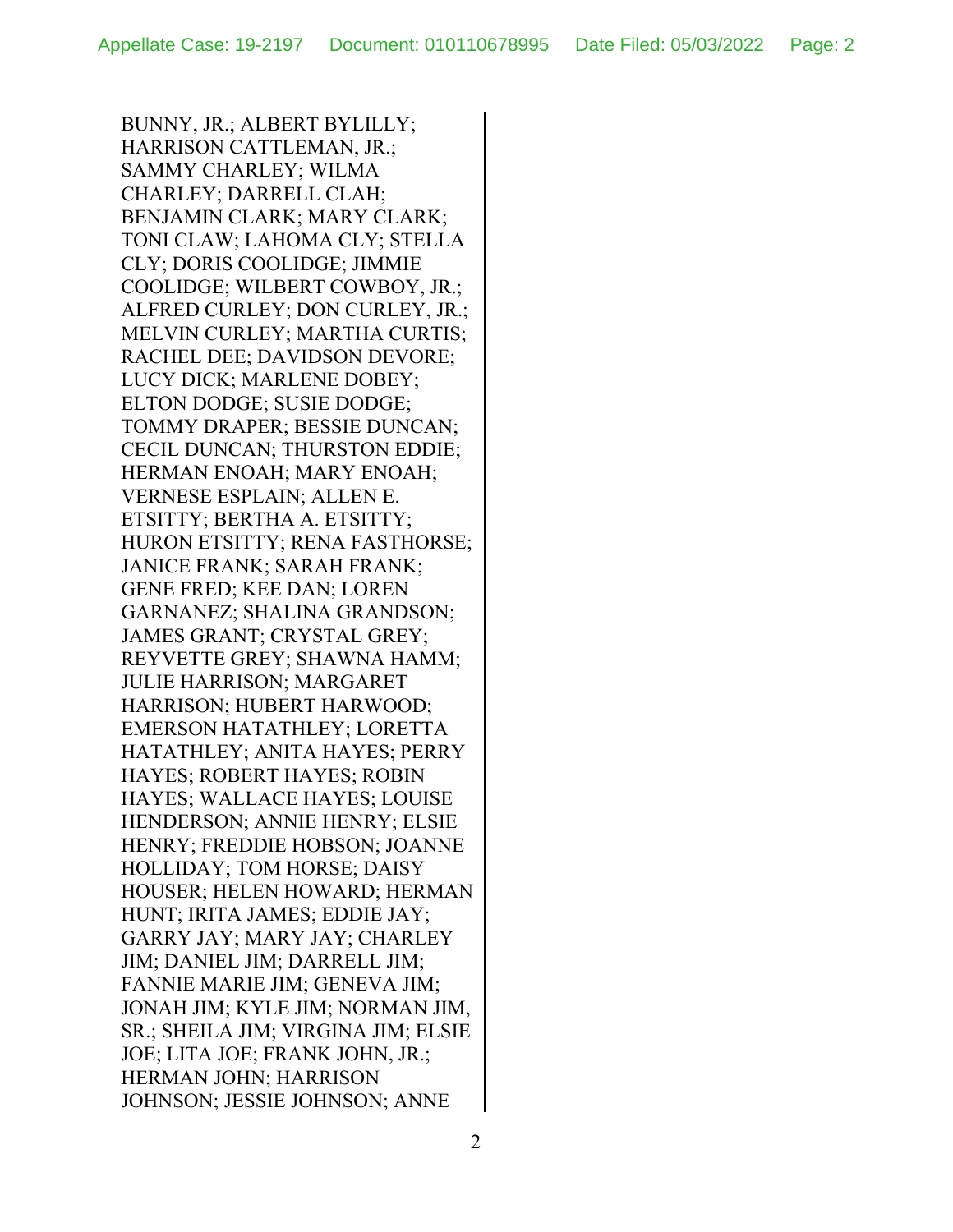JOHNSON; JEAN JONES; LENA J. JONES; RAYMOND JONES; RENITA T. JONES; THERON JONES; WESLEY JONES; DARREN KEE; JUANITA KEE; MAX KELLYWOOD, SR.; FRANCINE KIEFERT; FLORENCE B. KING; MARLENA KING; TERRI LAMEMAN-AUSTIN; GLORIA LANE; HARRY LANE; ADA LANSING; JOHN LANSING; ALBERT H. LEE; EMERSON LEE; EVELYN M. LEE; LEONARD LEE, SR.; MARIE LEE; MICHELLE A. LEE; ROSELYN LEE; MICHAEL N. LITTLE; ROWENA LITTLEHAT; IRENE LIVINGSTON; CARMELITA LOWE; CYNTHIA MADISON; MARY ANN MANYGOAT; ESTHER MARK; MAE MARTIN; GERALD MARYBOY; JAMES MASON; BEVERLY MAXWELL; WALLACE MCGILBERT; ROSINA T. MERRITT; SHERRELL G. MESA; RON MILLER; EMMA MITCHELL; LAURA M. MITCHELL; LUCY B. MITCHELL; SYLVIA MITCHELL; MARLIYN MUSTACHE; ANTHONY NABAHE; BETTY JONES NAKAI; HARRY S. NAKAI; JIMMY NAKAI; BYRON NELSON; PAULINE D. NELSON; RUBY NELSON; TONITA NELSON; RUTH NEZ; ANNIE OLDMAN; RAYMOND OLDMAN; BESSIE S. PELT; HARRY PESHLAKAI, SR.; THOMAS PETE; RAYMOND PETTIGREW; CHARLES PHILLIPS; CHARLES D. PHILLIPS; DOROTHY PHILLIPS; MARY J. PHILLIPS; VERNON PHILLIPS; WILSON PHILLIPS; SHANDIE PIOCHE; SARAH POLICE; ESTHER REDDOOR; ELLA REDHOUSE; LUCY RENTZ; PHILLIP RENTZ; NELSON ROCKWELL; PERFINA ROCKWELL; RONNIE ROSS; LARRY B. SAM; BOBBY SANDOVAL;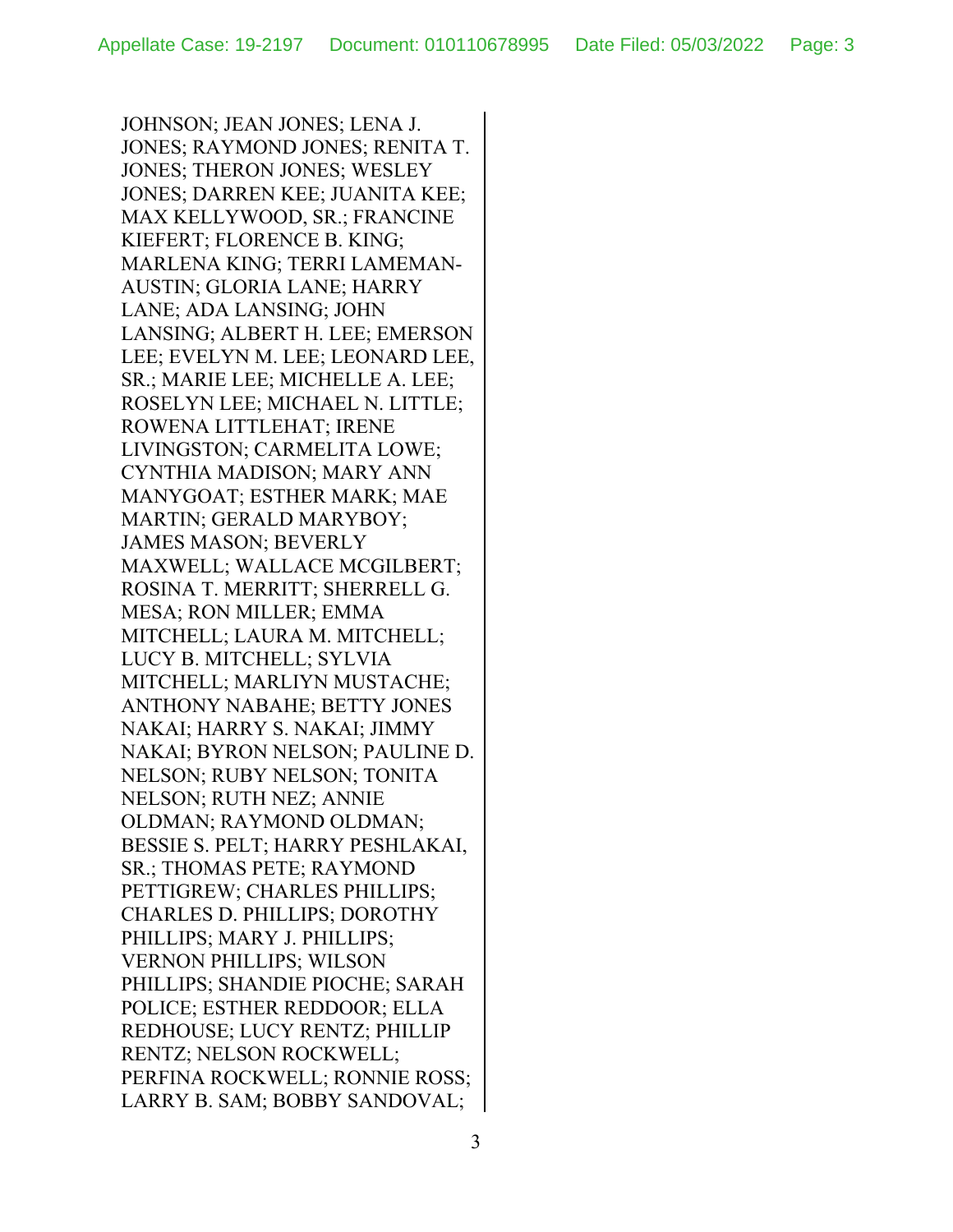LULA SANDOVAL; SUSIE SCOTT; RAYMOND G. SELLS; ROGER SHAGGY; ROGER SHERMAN; BESSIE SHORTHAIR; DAVID SHORTHAIR; WADE SHORTHAIR; CELESTE SILAS; ELLA SILAS; MARILYN SILAS; RUBY B. SILAS; CHRISTINA SILENTMAN; JAMES SIMPSON; ROGER L. SIMPSON; GEORGE L. SISCO, JR.; SARAH SLOWMAN; ERIC SMALLCANYON; TEDDY SMALLCANYON; ROSE ANN TANNER; BESSIE TESSWOOD; THE ESTATE OF LEON JONES; THE ESTATE OF ROSE MERRITT; THE ESTATE OF WAYNE SALTWATER; DORA TODACHEENE; JERRY TODACHEENE; LEWIS TODACHEENE; CHARLIE N. TODACHEENIE; HERBERT TODACHENNIE; IRENE TODACHENNIE; BERNADINE TODECHENE; VINCENT TODECHENE; DOROTHY TODECHINE; FLORA TODECHINE; ROSELYN TOLEDO; HELEN TOM; SARAH A. TONY BENALLY; MARY TSO; IVAN TYLER; THOMAS T. TYLER; PHYLLIS VALDEZ; ANNA VIGIL; CECILIA WALLACE; JOHNSON WASHBURN, JR.; JOHNSON WASHBURN, SR.; ROSELYN WATCHMAN; CLARENCE D. WESTON; CORNELIA WESTON; DELLA WESTON; HAROLD WILLIAMS; LENORA WILLIAMS; HERBERT WILLIE; LENA WILLIE; RAYMOND G. WILLIE; ESTHER A. YANITO; ALICE D. YAZZIE; CALVIN YAZZIE; EARL D. YAZZIE; IRVIN YAZZIE; JAY YAZZIE; LORENZO YAZZIE; MARIE YAZZIE; SUSIE YAZZIE; LAURENCE BEKISE; TIMOTHY BEN,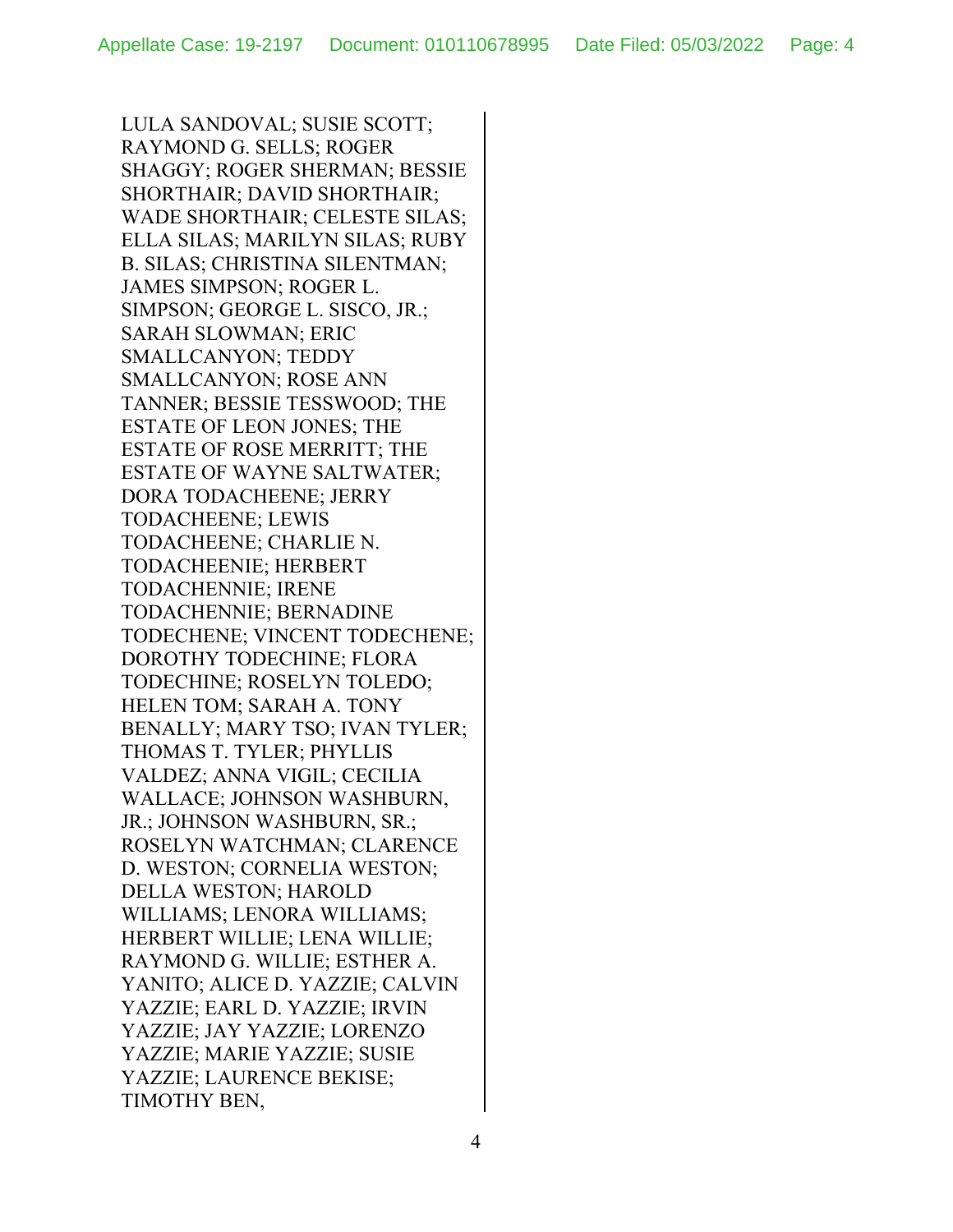Plaintiffs - Appellees,

v.

ENVIRONMENTAL RESTORATION, LLC,

Defendant - Appellant,

and

GOLD KING MINES CORPORATION; KINROSS GOLD CORP.; KINROSS GOLD USA, INC.; UNITED STATES OF AMERICA; UNITED STATES ENVIRONMENTAL PROTECTION AGENCY; SUNNYSIDE GOLD CORPORATION; WESTON SOLUTIONS, INC.,

Defendants.

---------------------------------------

SUNNYSIDE GOLD CORPORATION,

Amicus - Curiae.

**Appeal from the United States District Court for the District of New Mexico (D.C. Nos. 1:18-CV-00744-WJ-KK & 1:18-MD-02824-WJ)**

\_\_\_\_\_\_\_\_\_\_\_\_\_\_\_\_\_\_\_\_\_\_\_\_\_\_\_\_\_\_\_\_\_

Rory S. Miller, Glaser Weil Fink Howard Avchen & Shapiro LLP (Terry D. Avchen and Peter C. Sheridan, with him on the brief), Los Angeles, California, for Defendant-Appellant Environmental Restoration, LLC.

Kate Ferlic, Egolf + Ferlic + Martinez + Harwood (Kristina Martinez and Mark Cox, with her on the brief), Santa Fe, New Mexico, for Plaintiffs-Appellees Joe C. Allen, et al.

 $\mathcal{L}_\text{max}$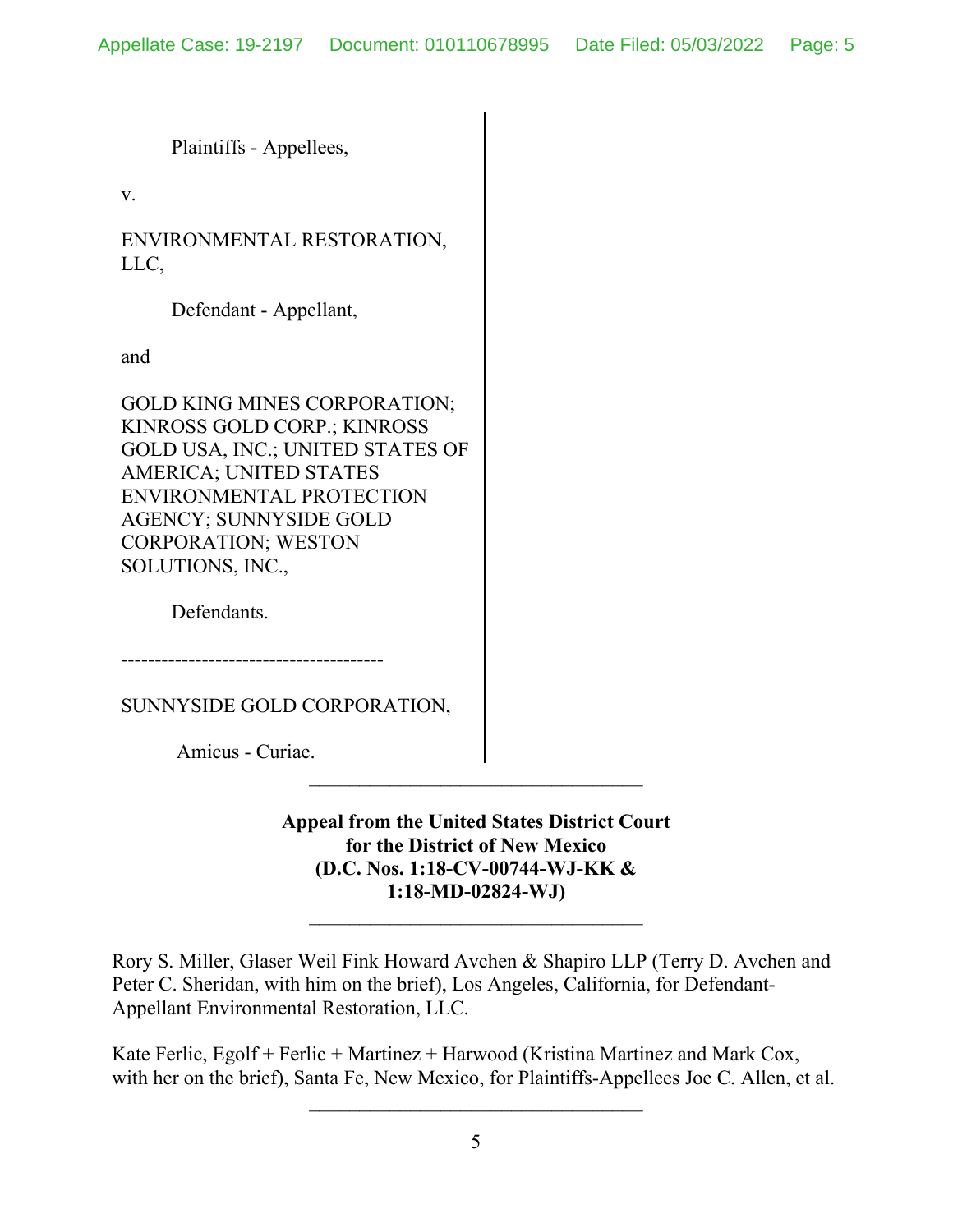Before **McHUGH**, Circuit Judge, **LUCERO**, Senior Circuit Judge, and **CARSON**, Circuit Judge.

**CARSON**, Circuit Judge.

When Congress passed the Clean Water Act ("CWA"), 33 U.S.C. §§ 1251– 1389, it established an all-encompassing program of water pollution regulation. The CWA preserved certain state law actions, but it set forth a detailed regulatory system—so carefully prescribed that a court must apply the point source state's substantive law to these state law claims, no matter the forum. The Supreme Court made that much clear over a quarter century ago. But today we confront what statute of limitations controls such state law claims—the forum state, the point source state, or federal. Just as the forum state must apply the point source state's substantive law, today we hold it also must apply the point source state's statute of limitations. We exercise jurisdiction under 28 U.S.C. § 1292(b) and reverse.

I.

During excavation of an inactive gold mine in southwestern Colorado, a blowout caused the release of at least three million gallons of contaminated water into Cement Creek. The water from Cement Creek flows into the Animas and San Juan Rivers, which continue into New Mexico. The United States Environmental Protection Agency ("EPA") has conceded its responsibility for the spill and its impacts. The State of New Mexico, the Navajo Nation, and the State of Utah separately filed civil actions, under the CWA, in New Mexico and Utah against the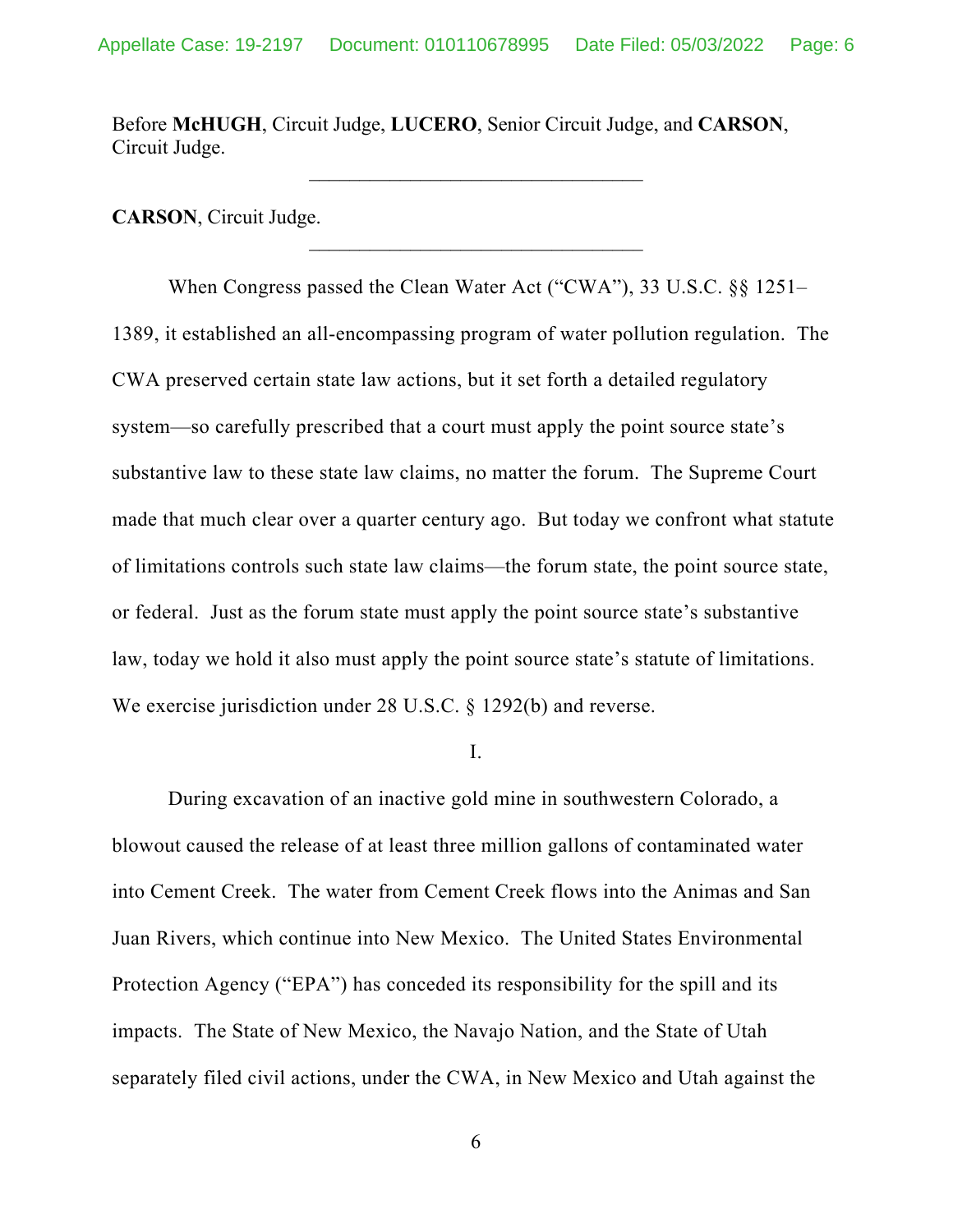owners of the mine, the EPA, and the EPA's contractors. Defendant Environmental Restoration, LLC moved to transfer the Utah case to the District of New Mexico for coordinated or consolidated pretrial proceedings. The United States Judicial Panel on Multidistrict Litigation granted the motion and centralized proceedings in the District of New Mexico. Later, the Allen Plaintiffs—individuals who farm land or raise livestock along the Animas River or San Juan River—filed a complaint in the District of New Mexico that included state law claims of negligence, negligence per se, and gross negligence. The district court consolidated the Allen Plaintiffs' suit, including the state law claims, into the Multidistrict Litigation.

Defendant Environmental Restoration, LLC moved to dismiss the Allen Plaintiffs' Complaint pursuant to Federal Rule of Civil Procedure 12(b)(6), arguing that the Allen Plaintiffs did not file their complaint within Colorado's two-year statute of limitations and therefore they failed to state a claim. The Allen Plaintiffs responded that they timely filed under New Mexico's three-year statute of limitations. The district court denied the motion to dismiss, reasoning that New Mexico's three-year statute of limitations applied to the Allen Plaintiffs' state-law claims. The district court certified the issue for interlocutory appeal. We granted Defendant's Petition for Permission to Appeal.

## II.

Despite the CWA's "pervasive regulation" and "the fact that the control of interstate pollution is primarily a matter of federal law," the CWA specifically preserves certain state actions. Int'l Paper Co. v. Ouellette, 479 U.S. 481, 492, 497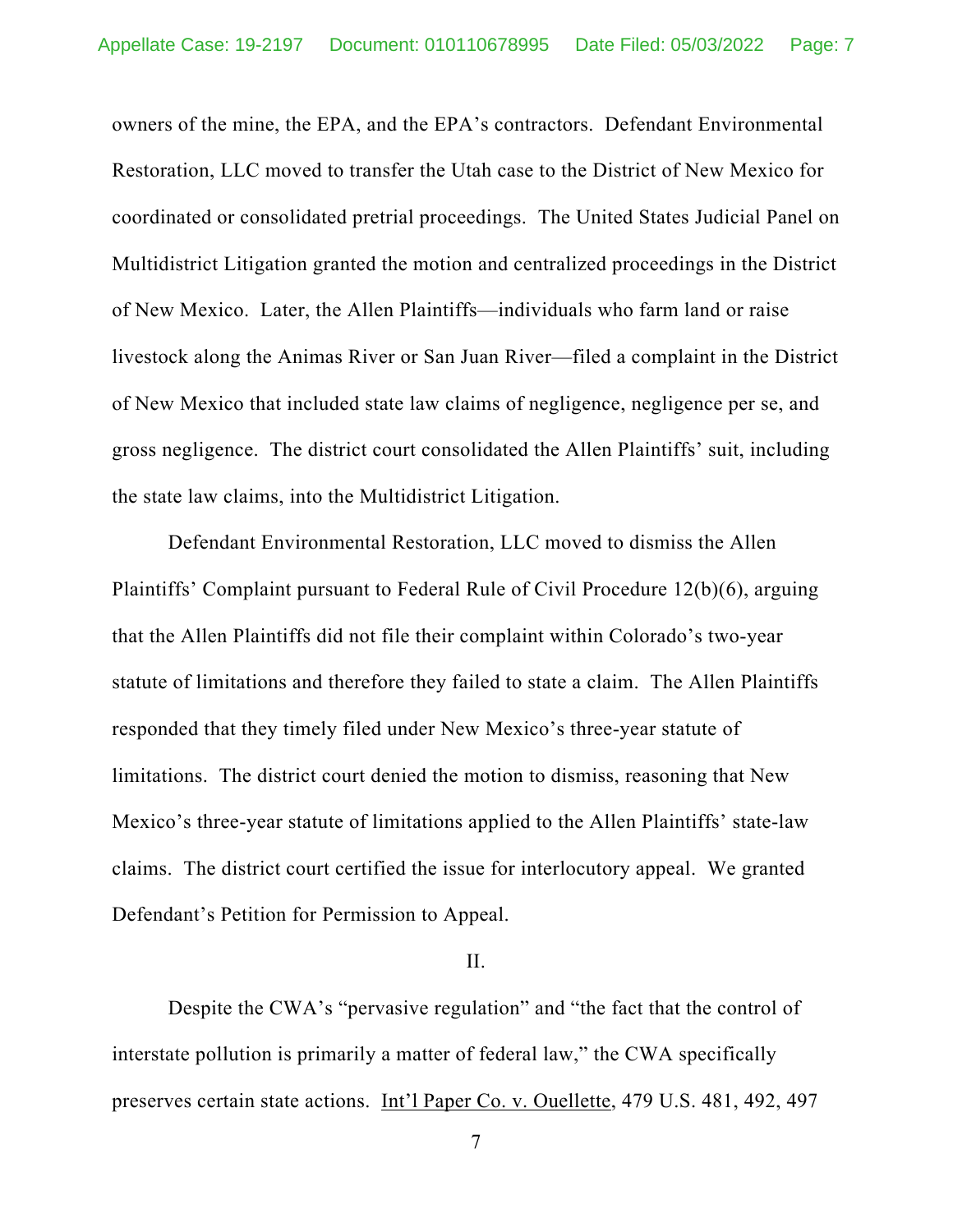(1987); 33 U.S.C. § 1365(e) ("Nothing in this section shall restrict any right which any person . . . may have under any statute or common law to seek enforcement of any effluent standard or limitation or to seek any other relief"). International Paper made clear that point source state substantive law applies to such state actions. Id. at 497. But the Allen Plaintiffs contend that the Supreme Court's holding in International Paper does not extend to procedural law, such as the application of a statute of limitations. On appeal, Defendant argues that Congress's intent in passing the CWA, along with relevant Supreme Court precedent, mandates that Colorado's two-year statute of limitations applies to the Allen Plaintiffs' state law claims. The Allen Plaintiffs, however, contend that nothing in the CWA or the Supreme Court's precedent changes the general rule that the forum state's statute of the limitations applies. Alternatively, the Allen Plaintiffs assert that if the CWA caused preemption of the forum state's statute of limitations, we should apply the federal, five-year "catch-all" statute of limitations in 28 U.S.C. § 2462. We review whether a district court properly applied a statute of limitations de novo. Brady v. UBS Fin. Servs., Inc., 538 F.3d 1319, 1323 (10th Cir. 2008) (citations omitted). And we conclude that the district court did not here because both the CWA and the Supreme Court's interpretation of the CWA compel a district court to apply the point source state's statute of limitations to state law claims preserved under the CWA.

Generally, a "federal court hearing a diversity action applies the statute of limitations which would be applied by a court of the forum state, . . . even when the action is brought under the law of a different state." Dow Chem. Corp. v. Weevil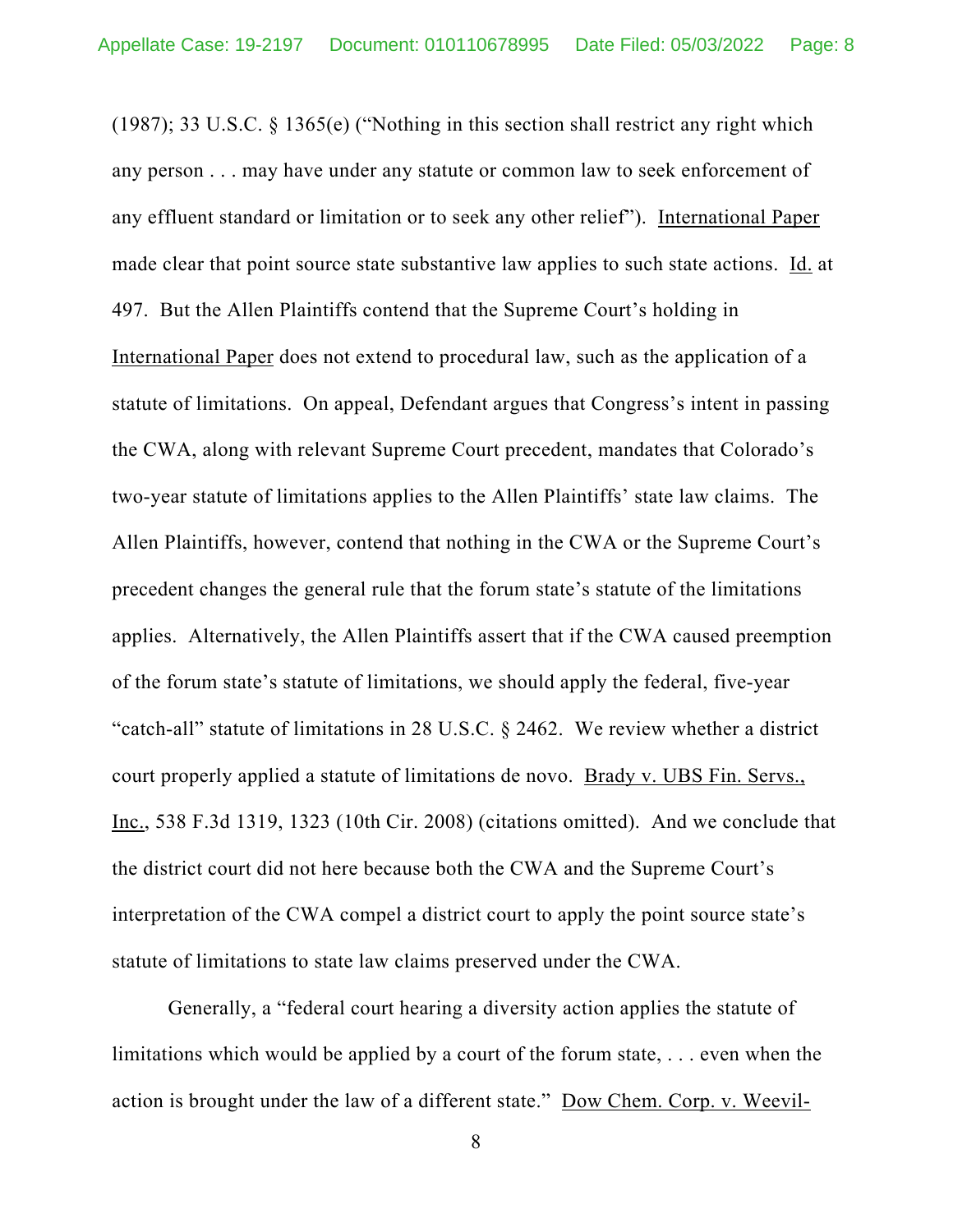Cide Co., Inc., 897 F.2d 481, 483–84 (10th Cir. 1990) (internal citation omitted). But Congress has the power to preempt state statutes of limitation. Cf. CTS Corp. v. Waldburger, 573 U.S. 1, 4 (2014) (stating that the discovery rule in a federal statute preempted a state statute of limitations in conflict with the federal statute's terms). So here, we must determine whether the CWA modifies our general proposition.

Congress adopted comprehensive amendments to the CWA in 1972. See Int'l Paper, 479 U.S. at 488. And Congress intended those amendments to "establish an all-encompassing program of water pollution regulation." Milwaukee v. Illinois, 451 U.S. 304, 318 (1981). The CWA "makes it clear that affected States"—those that share an interstate waterway with the point source states—"occupy a subordinate position to source States in the federal regulatory program." Int'l Paper, 479 U.S. at 491. Congress did not intend to undermine their "carefully drawn statute through a general saving clause." Id. at 494. Thus, "the preemptive scope of the CWA necessarily includes *all* laws that are inconsistent with the 'full purposes and objectives of Congress.'" Id. at 499 n.20 (quoting Hillsborough Cnty. v. Automated Med. Lab'ys., 471 U.S. 707, 713 (1985)). The Supreme Court did not limit its language.<sup>1</sup> "All" means all.

<sup>&</sup>lt;sup>1</sup> The Allen Plaintiffs contend that International Paper's holding applies only to "common law" and that statutes of limitations are set by statute—not common law. The Supreme Court's use of the phrase "common law" throughout International Paper makes sense in context. In International Paper, the Court addressed whether the CWA preempted a common law nuisance suit filed in an affected state, much like the Allen Plaintiffs' claim. 479 U.S. at 483. Besides common law claims, the savings clause also preserves certain statutory claims—none of which were at issue in International Paper. Given the posture of the case, we are unsurprised with the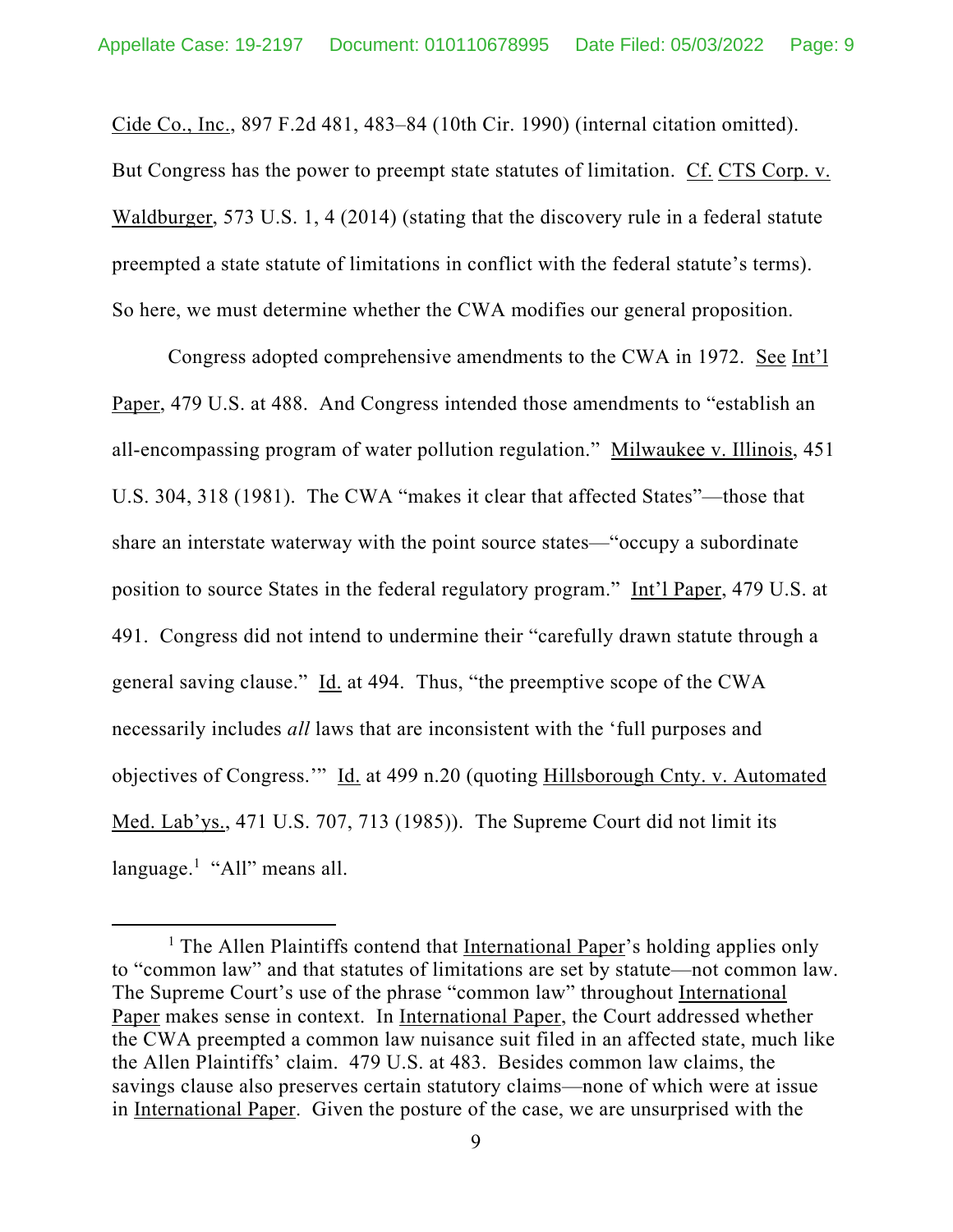Here, application of the forum state's statute of limitations is inconsistent with Congress's full purposes and objectives in passing the CWA—one being efficiency, predictability, and certainty in determining liability for discharging pollutants into an interstate body of water. Id. at 496–97. The Allen Plaintiffs seek to limit International Paper to a court's application of substantive law. True, in International Paper, the Supreme Court addressed an issue of substantive law. But the Court's analysis applies equally to the application of *all* law—including procedural—that is inconsistent with Congress's full purposes and objectives. See supra note 1. And applying a forum state's statute of limitations would do just that. Congress's goals in passing the CWA—uniformity, efficiency, certainty, and predictability—suggest that a single statute of limitations should govern all state law claims emanating from a single water-polluting event. See Cantrell v. Int'l Bhd. of Elec. Workers, Loc. 2021, 32 F.3d 465, 467 (10th Cir. 1994) (recognizing the need for uniformity in statutes of limitation for one claim); see also Owens v. Okure, 488 U.S. 235, 240 (1989) (noting predictability as a "primary goal" of statutes of limitation). Allowing different state statutes of limitation to apply "would only exacerbate the vagueness and resulting uncertainty" Congress sought to avoid. Int'l Paper, 479 U.S. at 496. Consistency and predictability in this context involve far more than just the substantive issue of differing standards of effluent control. A comprehensive regulatory scheme is no

Court's usage of the phrase "common law" throughout the opinion. But the Court did not limit or qualify its statement that *all* laws inconsistent with the full purposes and objectives of Congress to common law claims only. Id. at 499 n.20.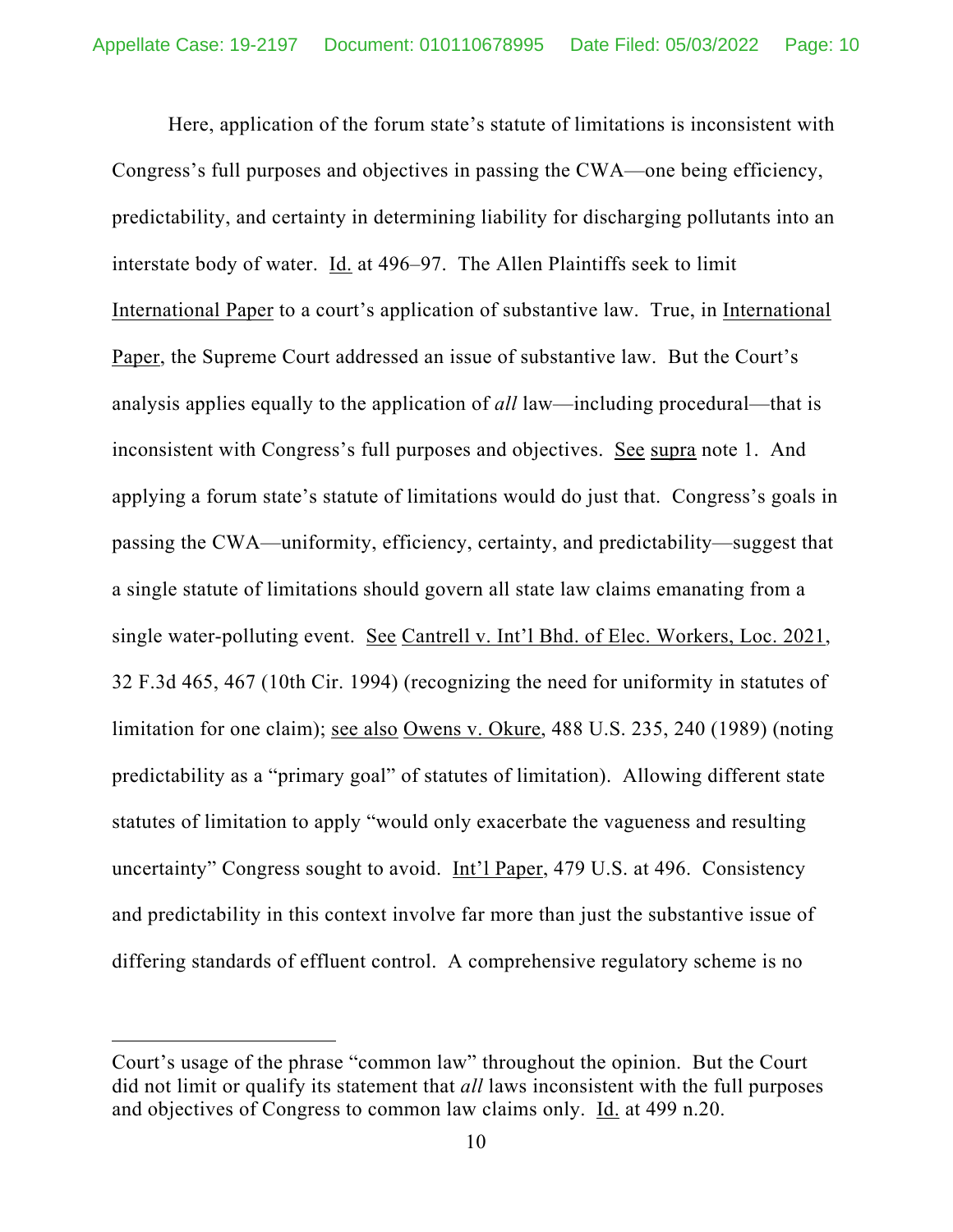longer comprehensive when a defendant to an action cannot predict how long it may be subject to suit.

The Allen Plaintiffs argue that statutes of limitation are merely procedural devices that cannot create or impose any legal liability. That may be so, but statutes of limitation "serve the important purpose of encouraging the prompt filing of claims and by doing so of enhancing the likelihood of accurate determinations and removing debilitating uncertainty about legal liabilities." Vergara v. City of Chicago, 939 F.3d 882, 887 (7th Cir. 2019) (quoting Shanoff v. Ill. Dep't of Hum. Servs., 258 F.3d 696, 703 (7th Cir. 2001)). Without a uniform statute of limitations, a defendant is exposed to lawsuits potentially indefinitely, which "would frustrate the carefully prescribed CWA regulatory system." Int'l Paper, 479 U.S. at 499 n.20. Such an approach contradicts the CWA's policy of consistency and predictability.2

<sup>&</sup>lt;sup>2</sup> The Allen Plaintiffs cite three cases from West Virginia they claim support their position that some courts have applied International Paper to preempt substantive law only. None accomplish that stated goal. The first case, Ashland Oil, Inc. v. Kaufman, 384 S.E.2d 173, 179–80 (W. Va. 1989), did not address the situation we address today. The Supreme Court of Appeals of West Virginia stated that whether the Clean Air Act regulated the emissions at issue in that case—thus preempting West Virginia's common law or statutes—was unknown at the time of the opinion. Id. It simply held that International Paper required applying the statutory or common law of the source state to an interstate pollution dispute when the Clean Air Act regulated the pollutants. Id. at 180. The court's statement that it would follow West Virginia's procedural law, id., is unremarkable when the court had not even determined whether the Clean Air Act applied or if the procedural law was inconsistent with Congress's full purposes and objectives. Next, the Allen Plaintiffs cited Arnoldt v. Ashland Oil, Inc., 412 S.E.2d 795 (W. Va. 1991), another Supreme Court of Appeals of West Virginia case. In that case, the court repeated its earlier holding that "the procedural law of West Virginia shall be followed when the issues [interstate pollution disputes] are being litigated in this State's courts." Id. at 800 (quoting Kaufman, 384 S.E.2d at 180). The court then said that because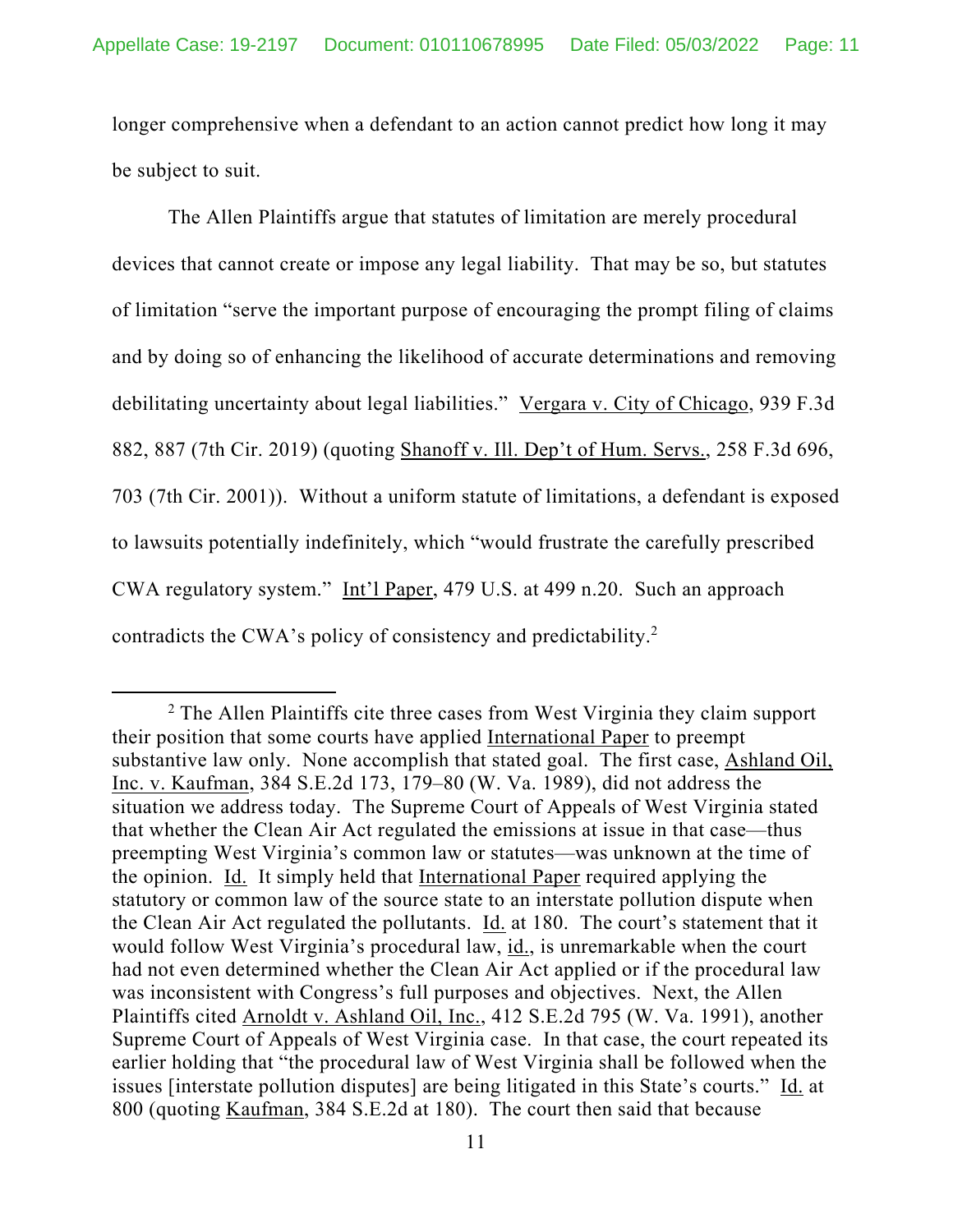Plaintiff's alternative argument, that we should apply the five-year federal "catch all" statute of limitation also fails. As a general proposition, a "federal court sitting in diversity applies state law for statute of limitations purposes." Burnham v. Humphrey Hosp. Reit Trust, Inc., 403 F.3d 709, 712 (10th Cir. 2005) (citing Guaranty Tr. Co. v. York, 326 U.S. 99, 109–10 (1945)). And nothing changes that general rule here. The cases the Allen Plaintiffs rely on for support involved citizen suits brought pursuant to the CWA—in other words, suits brought under federal law. See Pub. Int. Rsch. Grp. v. Powell Duffryn Terminals Inc., 913 F.2d 64, 69 (3d Cir. 1990) (involving nonprofit corporation plaintiffs filing a citizen suit under § 505 of the CWA); Sierra Club v. Chevron U.S.A., Inc., 834 F.2d 1517, 1520–21 (9th Cir. 1987) (same); Atlantic States Legal Found. v. Al Tech Specialty Steel Corp., 635 F. Supp. 284, 286–87 (N.D.N.Y. 1986) (same). Those cases applied the federal "catch all" statute of limitations to a federal claim—a situation different from the state law claims at issue.

awarding punitive damages is substantive, rather than procedural, it would apply the source state's law. Id. at 805. It also applied West Virginia evidentiary rules. Id. at 813–14. But nowhere did the court discuss whether any procedural law was inconsistent with Congress's full purposes and objectives. Finally, the Allen Plaintiffs cite Bocook v. Ashland Oil, Inc., 819 F. Supp. 530 (S.D. W. Va. 1993). Bocook did not discuss which procedural law governed. Rather, it said in a footnote that the parties agreed, and the court concurred, that in cases involving interstate pollution, the point source state's substantive law applies. Id. at 532 n.1. Again, we all agree on that proposition. These West Virginia cases do not analyze the situation before us—what state's statute of limitations applies when the procedural law is inconsistent with Congress's full purposes and objectives.